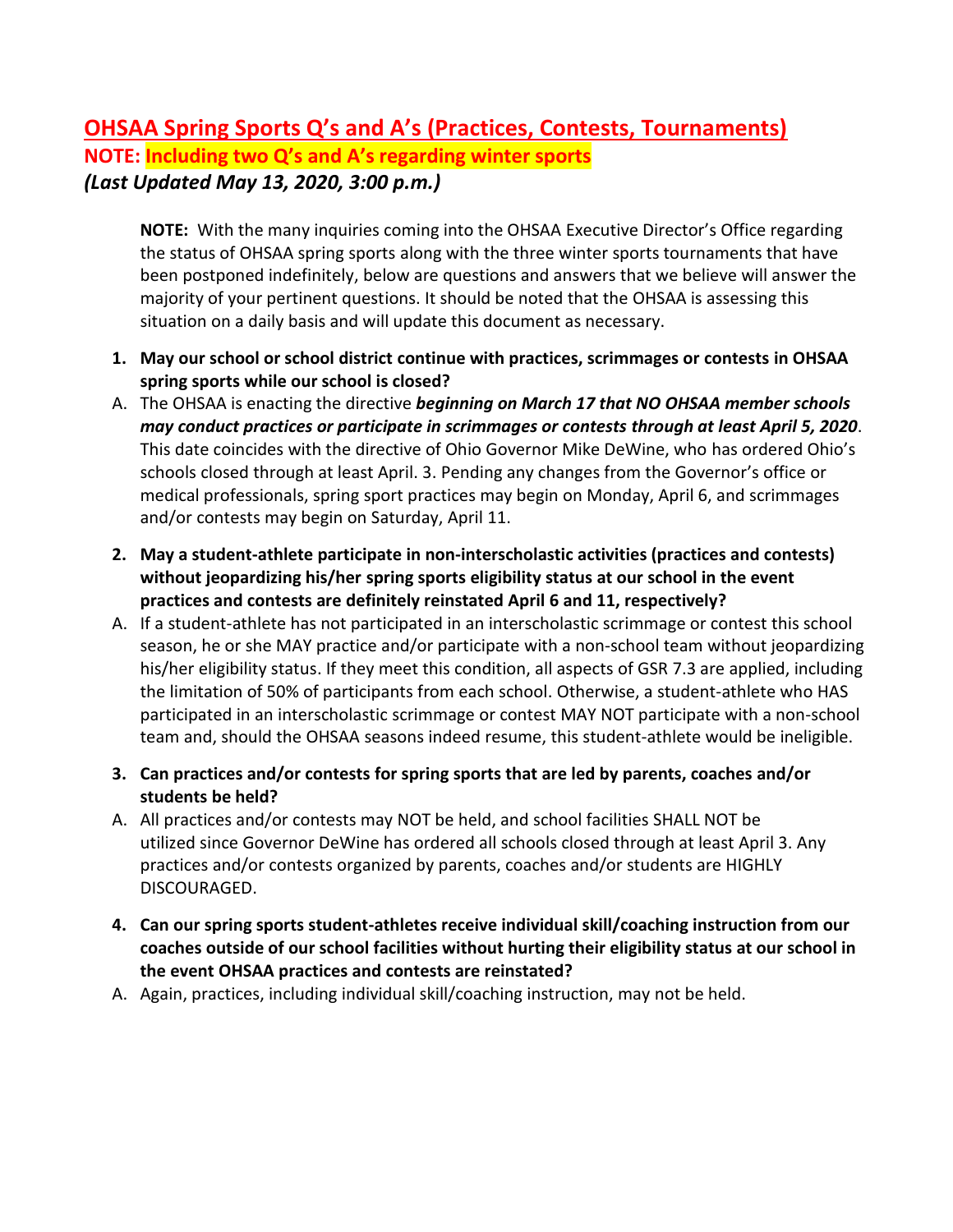- **5. Can our spring sports student-athletes receive individual skill/coaching instruction from nonschool coaches without hurting their eligibility status at our school in the event OHSAA practices and contests are reinstated?**
- A. Student-athletes MAY receive individual skill/coaching instruction from a non-school coach or instructor at any time provided this does not violate any Board of Education (or similar governing board), school administrators' or school coaches' policies or the Ohio Revised Code. Again, this individual skill/coaching instruction may NOT be held at school facilities since Governor DeWine has ordered all schools closed through at least April 3.
- **6. What is the status of our school's out-of-state spring break trip . . . are these still permitted?**
- A. Schools are HIGHLY ENCOURAGED TO CANCEL all out-of-state spring break trips for their teams. Should a team still take a trip, you are reminded of the order signed by Ohio Department of Health Director Amy Acton, M.D., MPH, on March 12 that says mass gatherings of 100 or more people are prohibited. We are encouraging you to follow this directive regardless of where a contest is played. Information on the order can be found here: [https://governor.ohio.gov/wps/portal/gov/governor/media/news-and-media/bans-mass-](https://governor.ohio.gov/wps/portal/gov/governor/media/news-and-media/bans-mass-gatherings-of-100-or-more)

[gatherings-of-100-or-more](https://governor.ohio.gov/wps/portal/gov/governor/media/news-and-media/bans-mass-gatherings-of-100-or-more)

- **7. What is the status of the OHSAA spring sports series of tournaments, including the state tournaments?**
- A. A decision on OHSAA spring sports tournaments has not been made. Should school indeed resume in Ohio on April 6, the current tournament dates will be followed. Obviously, there could be mandates from the governor's office or orders from public health officials that could cancel or postpone our tournaments. We can tell you that our staff is already looking at options, which include the possibilities of postponements and cancellations. We will continue to monitor the situation, work closely with the proper authorities and make decisions that are in the best interests of our student-athletes, coaches, administrators and fans.
- **8. If spring sports practices and contests are reinstated, are there any reminders we need to be aware of in regard to the start of practices and contests along with acclimatization periods?**
- A. As stated earlier, should schools re-open on April 6, practices may begin on Monday, April 6, and scrimmages and/or contests may begin on Saturday, April 11. The exception is boys tennis, which may begin contests on April 6. In the sport of boys lacrosse, a three-day acclimatization period is required prior to contact being permitted during the first three days of practice. This is in place for all student-athletes joining the team for the first time at any point during the season. In 7<sup>th</sup>-8<sup>th</sup>-grade track and field, ten (10) days of practice are required prior to the first interscholastic competition.
- **9. What about the OHSAA no-contact period for winter sports . . . does this end the normal 28 days after our school's last interscholastic contest?**
- A. In the winter sports of basketball, ice hockey and wrestling, the OHSAA has *implemented indefinitely a no-contact period, which prohibits any coach, paid or volunteer, approved by the Board of Education to provide coaching, instruction or supervising conditioning and physical fitness programs or open gyms to members of a school team in their sports*.